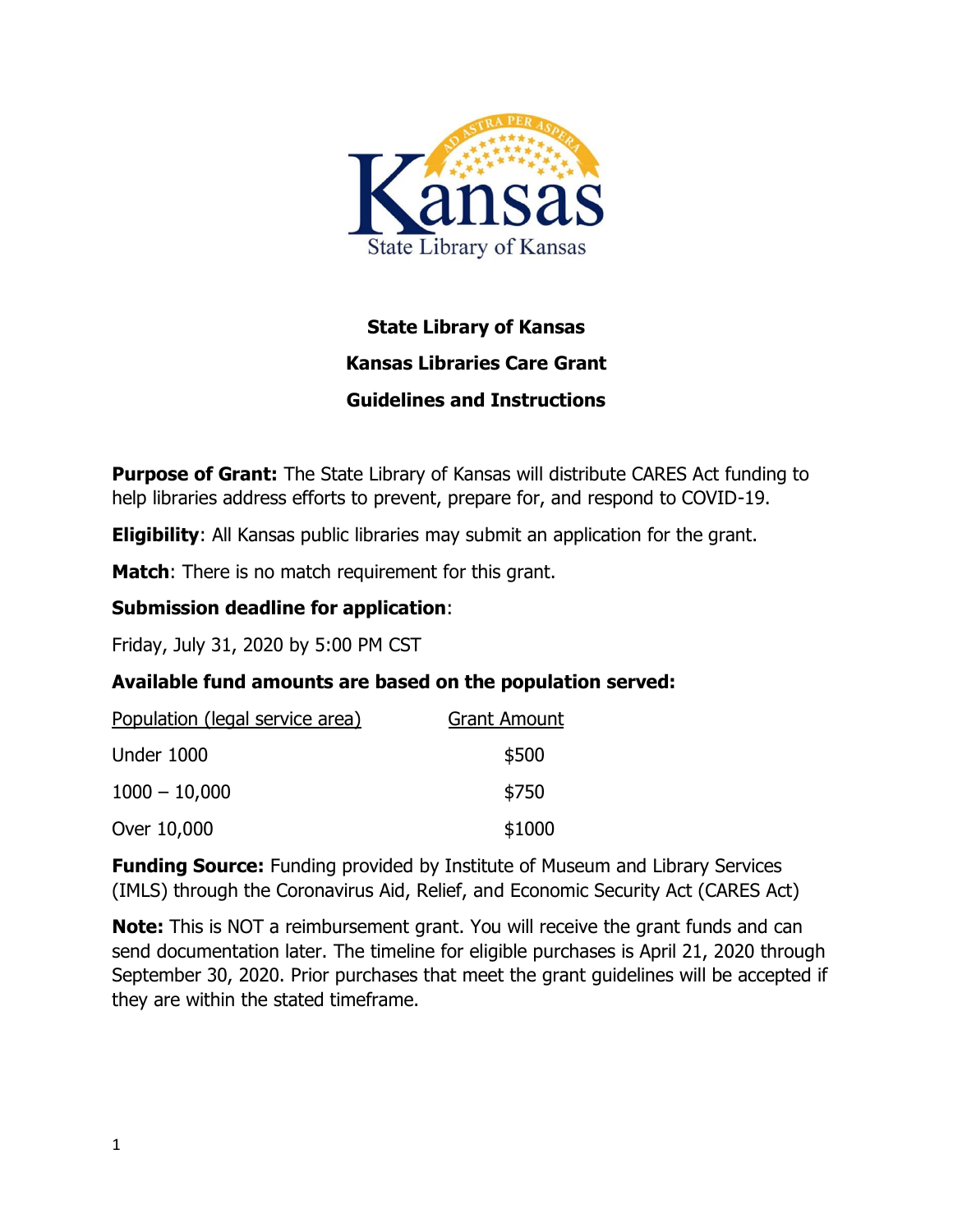## **CARES ACT GRANT PROGRAM GOALS**

In order to meet the purposes of the CARES Act and the IMLS priorities related to the CARES Act listed below, the State Library of Kansas is offering the Kansas Libraries Care grant program in order to meet the following two goals:

1. To assist public libraries in maintaining a safe environment in which to provide library services through personal protective equipment (PPE), facilities cleaning supplies and services; AND

2. To assist public libraries in increasing digital inclusion in their communities through provision of internet accessible devices and increased or improved Wi-Fi access.

### **Purpose of CARES Act** (Public Law 116-136)

• To prevent, prepare for, and respond to coronavirus, including

• To expand digital network access, purchase internet accessible devices, and provide technical support services

IMLS Priorities to achieve the purpose of the CARES Act.

1. Primarily to address digital inclusion and related technical support, using the following types of data to inform targeted efforts:

o Poverty/Supplemental Nutrition Assistance Program (SNAP)

o Unemployment and Broadband availability

2. Secondarily to address other efforts that prevent, prepare for, and respond to COVID-19.

### **Examples of purchases can include**:

- Device lending to patrons (hotspots, laptops, Chromebook, tablets, ereaders, etc.) Devices must be configured to ensure compliance with CIPA (filtering). See attached CIPA document for guidelines.
- Laptop for offsite library use by director, if your library does not already have at least one available
- Materials or technology for virtual or passive programming (craft supplies, video equipment, etc.)
- Personal protective equipment (PPE)
- Cleaning or social-distancing items
- Expanded bandwidth/upgraded network technology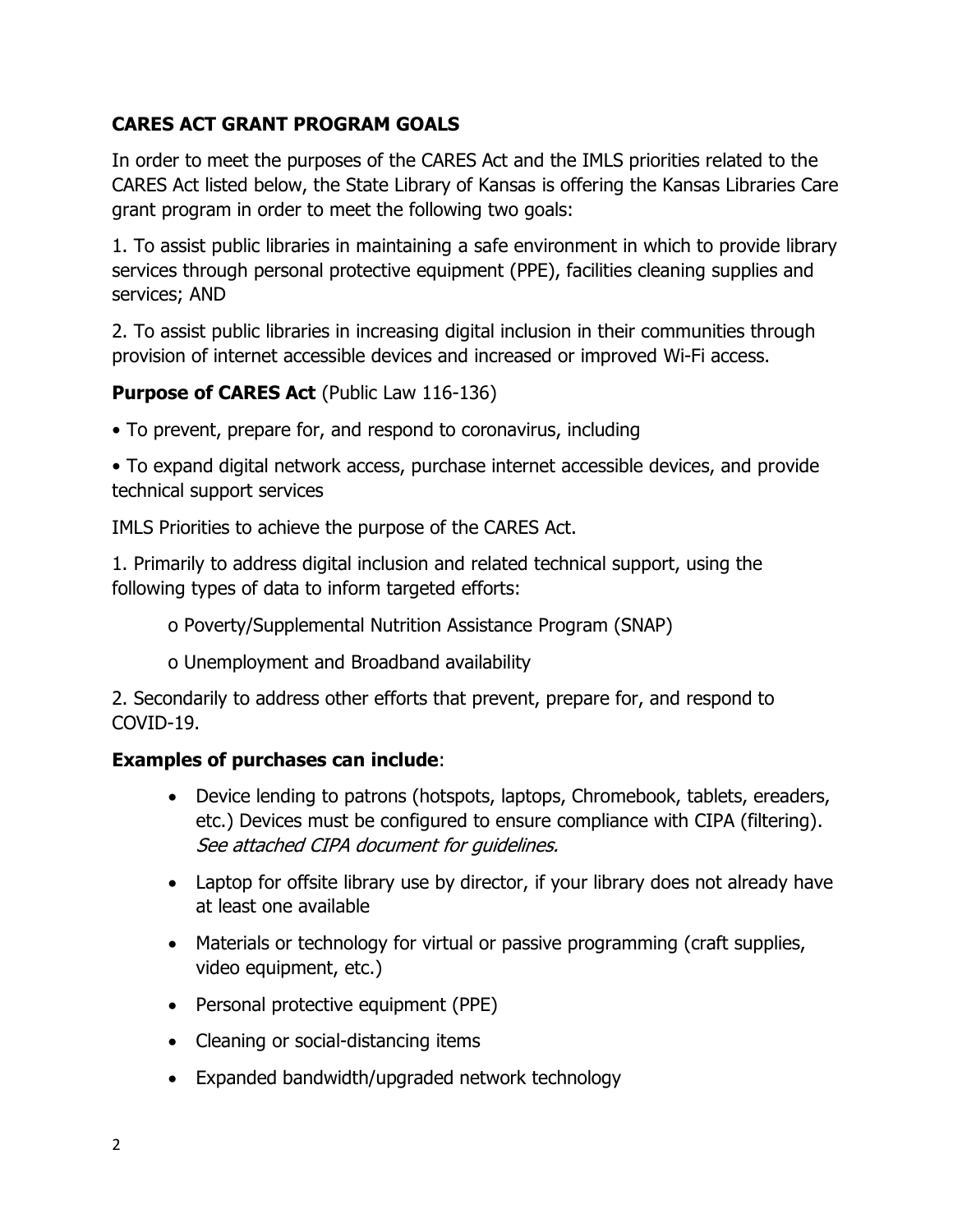- Virtual Summer Reading costs
- Other virtual programming
- Digital resources such as ebooks and audiobooks
- Unemployment resources (online tools, publications, etc.)
- Continuing education for staff
- Website development
- Outreach / promotion of services to under-served populations
- Technology

This list is not exhaustive. If you are unsure if something will qualify, email [alice.smith@ks.gov](mailto:alice.smith@ks.gov) with your questions.

#### **Libraries should make every effort to spend funding in a way that supports underserved populations based on:**

- Poverty and Supplemental Nutrition Assistance Program (SNAP)
- Unemployment and Broadband Availability

**Funds distribution:** Libraries wishing to receive direct deposit of grant monies should complete a DA-130 IF you have not done so previously. Direct deposit is our **preferred** method of distribution. If you received a paper check for state aid this year then you probably have not submitted a DA-130. Please attach this form to your application, if applicable.

**IMLS Acknowledgement:** CARES Act grant award sub-recipients (including all public libraries and public library systems) are required to acknowledge IMLS as the funding agency. All products and informational materials that are supported by a CARES Act grant must include a logo and an acknowledgement. More information is available at: [https://www.imls.gov/grants/manage-your-award/grantee-communications-kit/imls](https://www.imls.gov/grants/manage-your-award/grantee-communications-kit/imls-acknowledgement-requirements)[acknowledgement-requirements](https://www.imls.gov/grants/manage-your-award/grantee-communications-kit/imls-acknowledgement-requirements)

### **Timeline:**

**July 31, 2020:** Application Deadline.

**August 2020:** Funding Dispersed.

**September 30, 2020:** Libraries should make every effort to expend the full amount awarded and according to grant guidelines by this date.

**October 31, 2020:** Libraries must submit documentation of purchase and complete a brief report via a form provided by the State Library of Kansas.